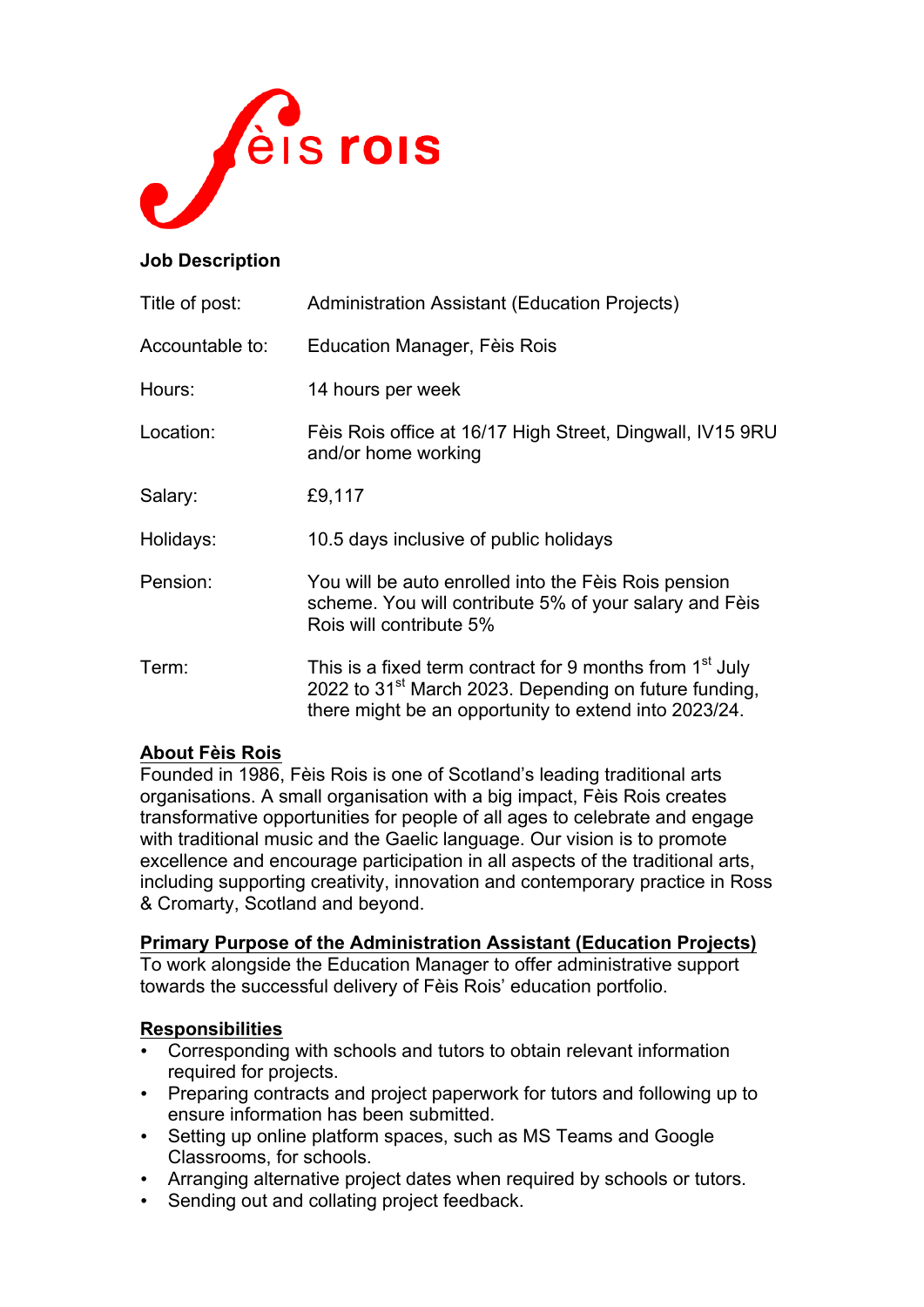- Administration relating to the Highland Youth Music Forum project, including maintaining the social media pages and website, working with young people on arrangements for a Highland music conference and supporting a youth led Twitter initiative.
- Project resource work, including editing sheet music and sound files and liaising with designers.
- Uploading and editing content on YouTube, SoundCloud, the Fèis Rois Foghlam website and other online platforms.
- Project material research for education projects.
- Supporting the marketing admin for events / resources / projects.
- Representing Fèis Rois at arts education events / meetings / conferences.
- Partnership working with the Education Manager on current projects and supporting ad hoc project administration as and when required.

This job description should not be considered an exhaustive list of duties, and other tasks not included above may arise, which the post holder will be expected to fulfil. These additional duties will be determined by circumstances and be as and when required.

# **Essential Skills and Experience**

- Excellent communication skills and the ability to liaise effectively with a wide range of people.
- Excellent organisational skills and the ability to manage project changes.
- Excellent IT skills and confidence in using all Microsoft Office packages, G-Suite, WordPress, and social media platforms.
- A good working knowledge of Sibelius, YouTube, SoundCloud and ProTools (or similar sound editing software).
- An ability to work as part of a small team and build relationships with colleagues, freelance artists, and school communities
- Experience of managing multiple priorities and being able to work within tight deadlines whilst ensuring attention to detail.
- The ability to read music and knowledge of traditional Scottish music.

# **Desirable Skills and Experience**

- Degree or higher education educated in a relevant discipline
- Experience of working in a similar role in the arts or the third sector
- Experience of working on Youth Music Initiative project administration.
- Experience of working with freelance musicians, young people, and primary schools.
- Experience in project research.

# **Personal Qualities**

We are looking for someone who is:

- A team player
- Friendly and approachable
- Flexible and adaptable
- Organised and reliable
- Passionate about music education